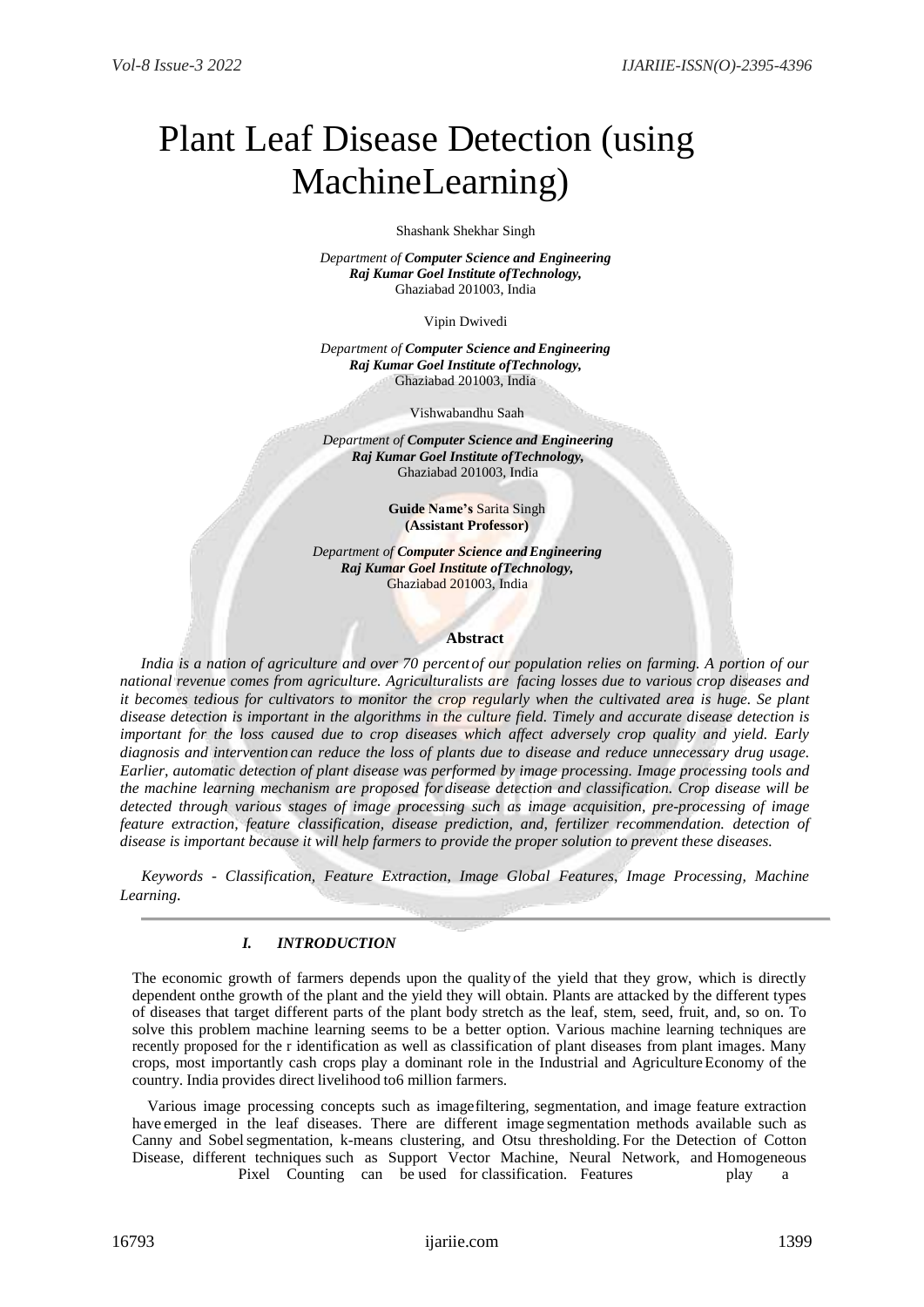recent role in a process of classification. Previous proposed works for detecting disease have limitations such as low resulting accuracy and fewer number of images used to detect disease The plant leaves are the primary cause of thedisease. around 90 percent of the plant's disease is on planplant leader before the research of interest is the tree's leafinstead of the whole plant. The leaves are mainly suffered from diseases like insecticide (tudtude, mawa), fungus, foliar leaf, and Alternaria leaf spot.

Different types of algorithms are incorporated into the application. Image processing is an important tool for the segmentation of photoshoots into objects and background images. The identification of the features is one key step in the analysis of the images image recognition has attracted many researchers in the area of pattern recognition, the airflow of concepts are applied to the field of pattern recognition of plant leaves, which is used indiagnosing the leaves diseases. Many methods have beenprojected in the last two decades which are not fully solved. H, however, this is a challenging problem. The critical issue is how to extract the discriminative and stable features for classification.

## *II. REVIEW OF LITERATURE*

Wan Mohd Fadzil et al. [1], mentioned a method that is used to detect diseases that occur on the leaves of the orchid plant. Images of orchid plant leaflets are obtained utilizing the digital camera. For categorizing images intotwo disease class

the aggregate of several strategies like morphological processing, filtering technique, and border segmentation method is used by the algorithm.. two classes used in this are solar scorch and black leaf spot. However, the segmentation technique proposed and used in this can only distinguish two different types of orchid leaf disease. For classification of other types of leaf disease present on orchids new of other types of leaf disease present on orchids new or other segmentation techniques have to develop. This is because there needs any combination of the processing techniques to find robust border segmentation techniques.

Aditya Parikh et al [2] primarily focuses on the detection of disease and also on estimating the disease stage for a given image of a cotton plant leaf. The proposed work uses two cascaded classifiers, first classifier segments leaf from the background for which local statistical features are used. Then another classifier is trained using luminance and hue from HSV color spaces so that classifier can detect the disease and identify its level. The algorithm that has been developed is universal, as it can be applied to any disease.conditions i.e. border of the leaves is viewable, Leaves are the in size for analysis and the probing requires a controlled environment.

Bhumika S.Prajapati et al [3] presents a survey on cotton leaf disease detection and classification. It is difficult for human eyes to identify exactly which type of leaf disease exists on the plant leaf. Therefore, the usage of machine learning techniques and image processing techniques can be helpful to accurately identify cotton leaf diseases. The images which are used for this task were acquired using the digit from the cotton fields. To remove the background from the image, the background removal technique is applied in preprocessing step. Then, the background removed images are processed further for image segmentation which is by the thresholding technique. However, describes Anand transcribes only general and different approaches that detect and classify leaf diseases of cotton and describe segmentation as well as background removal techniques.

P. R. Rothe et al [4] present a pattern recognition system that identifies and classifies cotton leaf diseases which areBacterial, Alter, Naria, and Myrothecium. The pictures taken for this purpose are taken from the cotton fields in the Build and Wardha districts and the fields at "Central Institute of Cotton Research Nagpur". For image segmentation, the n active contour model is used and for the training the of adaptive neuro-fuzzy inference system, Hu's moments are extracted as features. However, seven invariant features are extracted from 3 types of the disease leaves images and this is done t the train neuro-fuzzy inference neural network. Neural network classification depends on invariant features.

Melike Sardogan et al [5] present a CNN algorithm and Learning Vector Quantization algorithm-based method for leaf disease detection and categorization of the tomato plant.The dataset contains 500 pictures of tomato plant leaves with four symptoms of diseases. They have modeled a CNN so that automatic feature extraction and classification are done. However, for this study one of the main challenges is that the leaves having different diseases are fundamentally the same as one another. Accordingly, this likeness can make a few leaves be collapsed into to wrong classes.

### *III. PROPOSED METHODOLOGY*

The process of diagnosis of leaf diseases involves manytasks, such as image acquisition, preprocessing of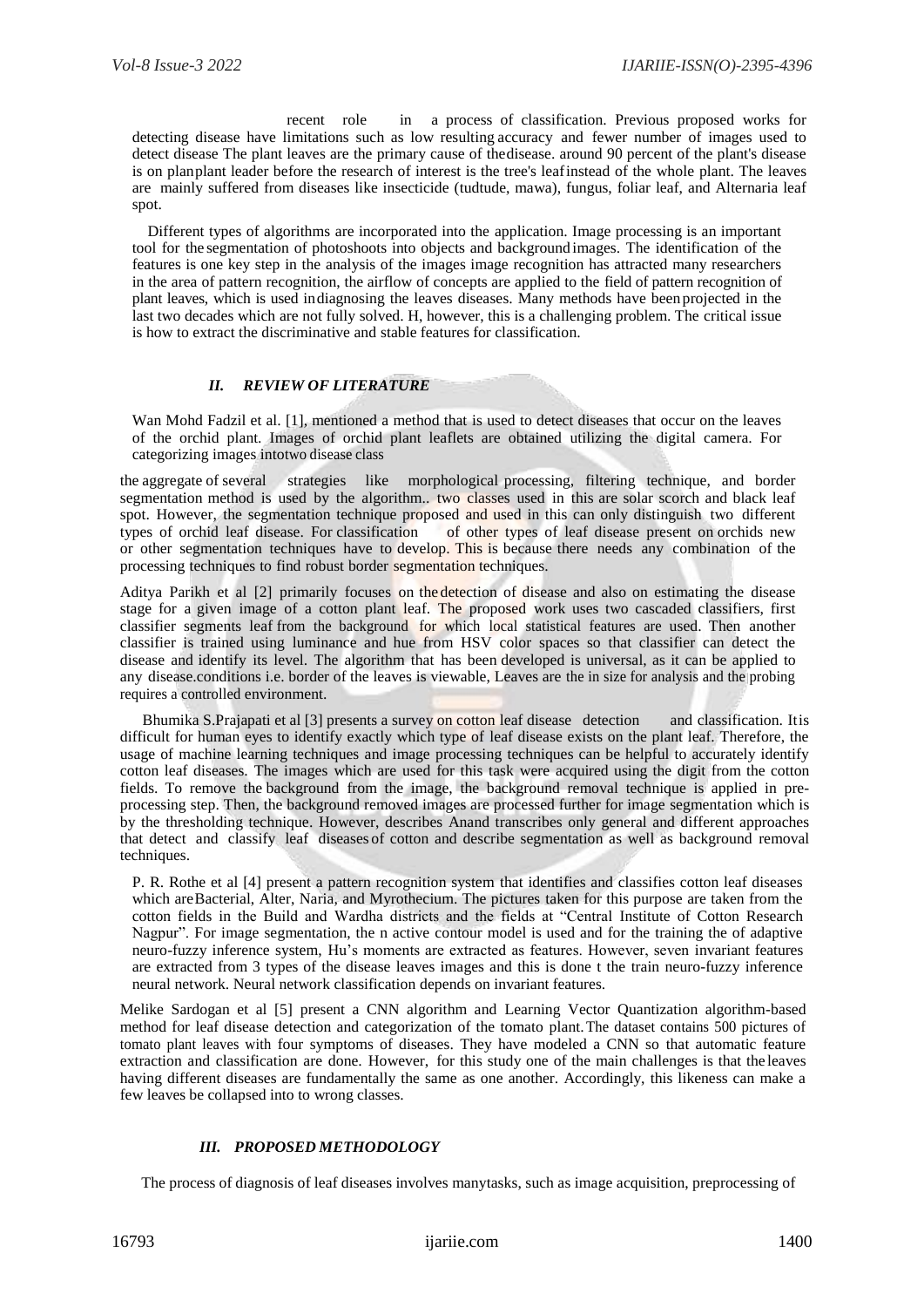the image, extraction of features for the image, and classifying leaf dases is dependent on features that are color features, shape features, and texture features. Thefirst stage is image acquisition. n this phase, imagine e is uploaded from the images of the leaf dataset. Then the preprocessing of the image is performed using different techniques.

In the third phase, extraction of features is done from the picture fore part of the leaf which is infected. This is done based on particular properties between pixels in the image or their texture Then to classify the features which represent the given image statistical analysis tasks are performed. machine learning is used to compare image features. Finally, the classification result shows the identified leaf disease.

Advantages of the proposedsystem

- It consists of two algorithms for classification and feature extraction which are effectively able to extract the disease from the image and gives the actual final result.
- This proposed system is effectively able to extractall the spatial characteristics of an image.
- the detection accuracy using deep learning can be improved.



### **B. Mathematical Model**

The mathematical model for the Leaf Disease system isas $S = \{I, F, O\}$ 

### Where,

 $I = Set of image leaf datasetF = Set of functions$ 

O=leaf disease prediction $F = \{F1, F2, F3\}$ 

F1=Data Collection, F2=Data Preprocessing,F3=Feature Selection,

F4=Classification F5=Leaf disease detection

## **C. Algorithm**

### **Convolution Neural Network(CNN) Algorithm:**

The structure of the CNN algorithm includes two layers. First is the extraction layer of features in which each neuron's input is directly connected to its previous layer's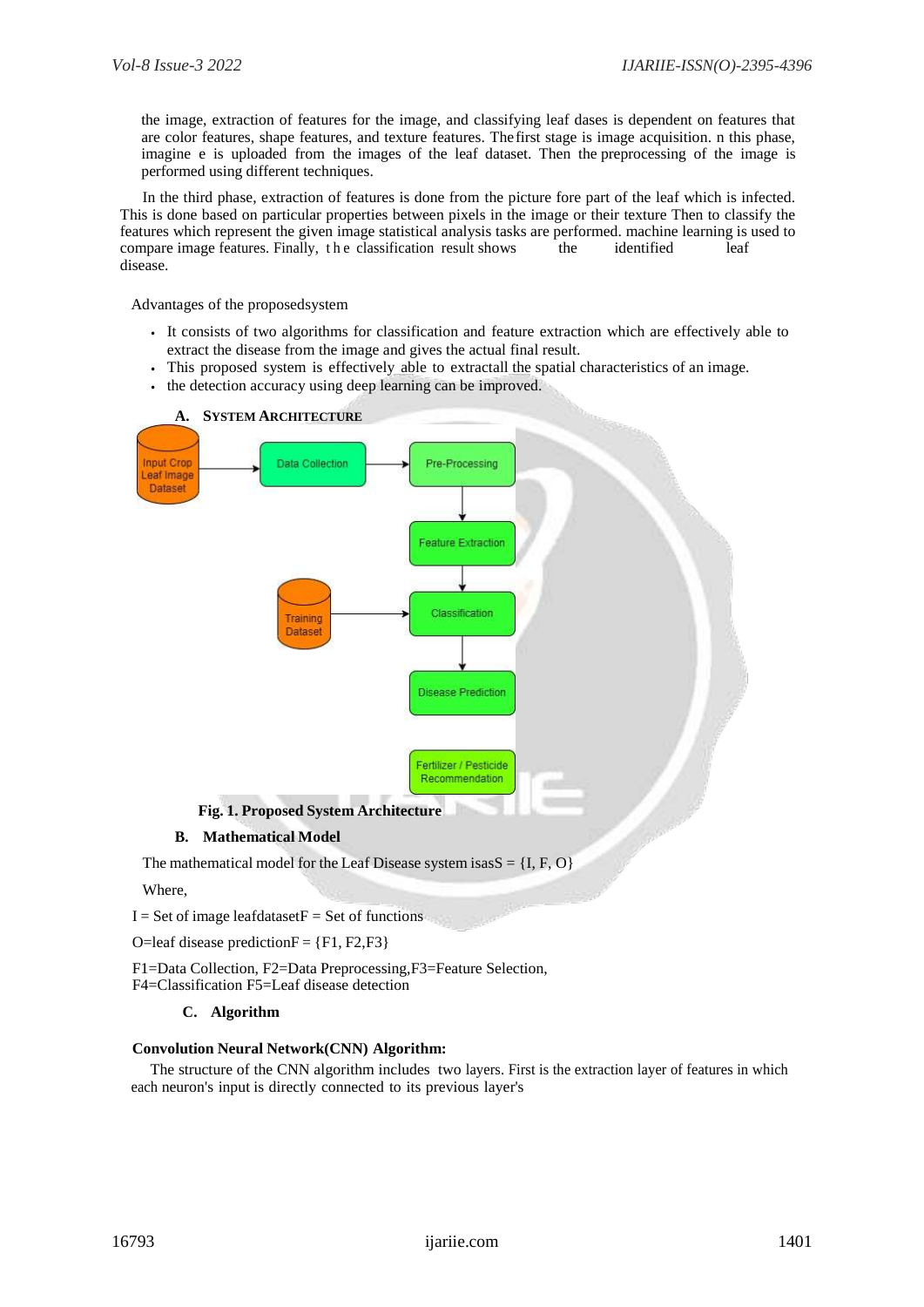local ready fields and local features are extracted. The spatial relationship between it and other features will be shown once those local features are extracted. The other layer is the feature map layer; Every feature map in this layer is a plane, and the weight of the neurons in one planeis the same. The featured plan structure makes use of the function called sigmoid. This function is known as the activation function of the CNN, which makes the feature map has shifted indifferent. In the CNN each convolution layer comes after a computing layer and its usage is to findthe local average as well as the second extract; this extraction of two features is a unique structure that decreases the resolution.

**Step 1:** Select the dataset.

**Step** 2: Perform feature selection using information gain and ranking

**Step 3**: Apply Classification algorithm CNN

**Step 4**: Calculate each Feature function value of theinput layer

**Step 5:** Calculate the bias class of each feature

**Step 6:** The feature map is produced and it goes tothe forward pass input layer

**Step 7**: Calculate the convolution cores in a featurepattern

**Step 8**: Produce sub-sample layer and feature value.

**Step 9**: Input deviation of the kth neuron in theoutput layer is backpropagated.

**Step 10**: Finally give the selected feature andclassification results.

## *IV.* **RESULT AND DISCUSSION**

The section shows the overall accuracy of the CNN classification technique. So this works gives better leaf disease prediction compared to the existing method.





|           | <b>Existing System</b> | Proposed    |  |
|-----------|------------------------|-------------|--|
|           |                        | System(CNN) |  |
| Precision | 60.6                   | 52.70       |  |
| Recall    | 75.1                   | 87.64       |  |
| F-Measure | 68.8                   | 74.31       |  |
| Accuracy  | 78.29                  | 86.26       |  |

## *V.* **CONCLUSION**

Here, how the disease analysis is done for the leaf disease detection is addressed, the analysis of the different diseases that are present on the leaves can be effectively detected in the early stage before it will damage the whole plant. Here the technique presented can able to detect the disease more accurately, we can say that we can archive good productivity by preventingthe different diseases which are present on the leaves of the plant using weather datasets and image processing. The usage of classification and feature extraction processes has enhanced the performance of the system which provides better results

### **REFERENCES**

1. Chouhan, Siddharth Singh, Ajay Kaul, Uday Pratap Singh, and Sanjeev Jain. "Bacterial foraging optimization